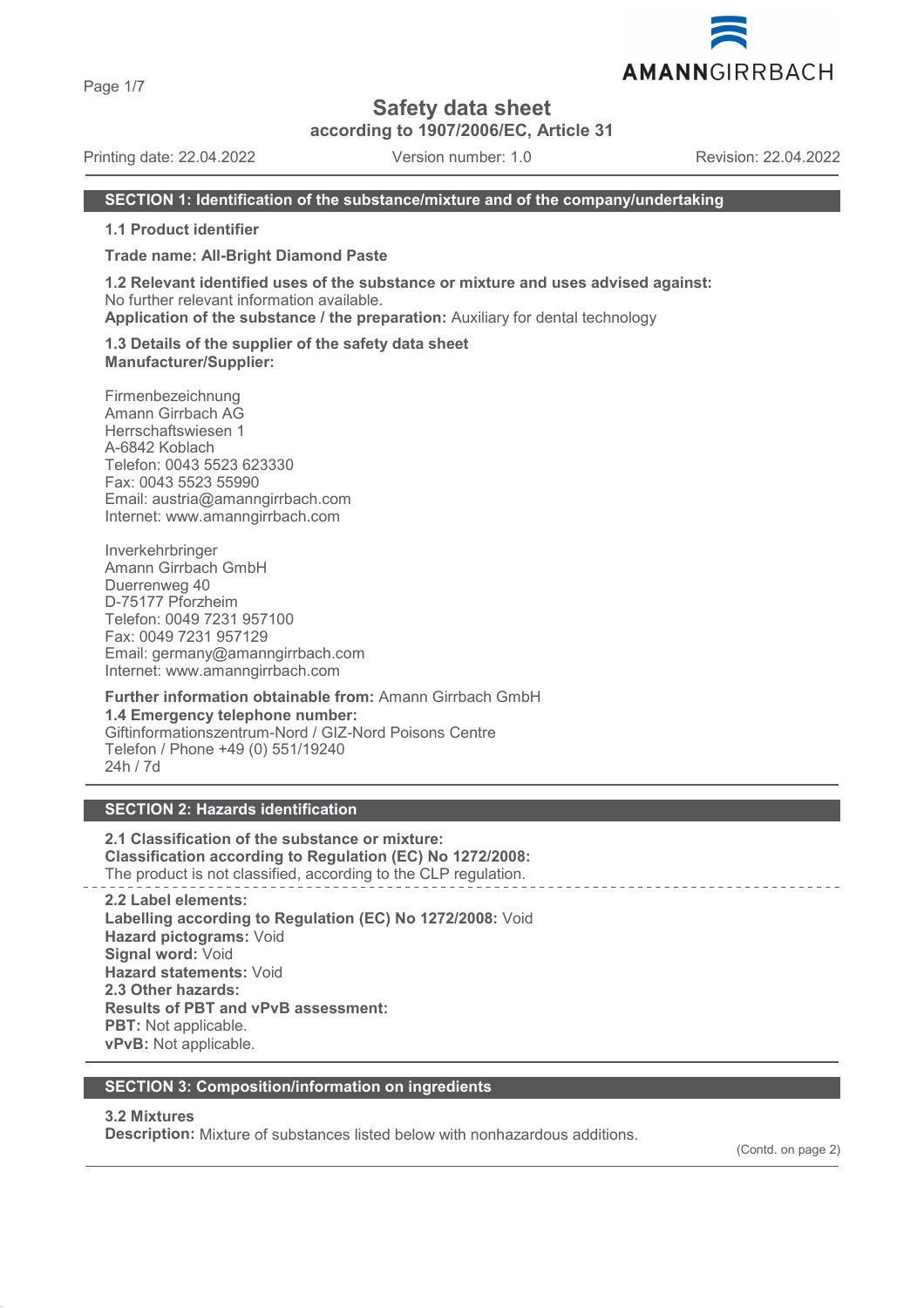Page 2/7

# **Safety data sheet**

**according to 1907/2006/EC, Article 31**

Printing date: 22.04.2022 Version number: 1.0 Revision: 22.04.2022

AMANNGIRRBACH

(Contd. of page 1)

### **Trade name: All-Bright Diamond Paste**

**Dangerous components:** 

CAS: 105-60-2 EINECS: 203-313-2 ♦ Acute Tox. 4, H302; Acute Tox. 4, H332; Skin Irrit. 2, H315; Eye Irrit. 2, 1,6-hexanolactam H319; STOT SE 3, H335  $>2.5 - 10%$ CAS: 409-21-2 silicon carbide

EINECS: 206-991-8 substance with a Community workplace exposure limit

**Additional information:** For the wording of the listed hazard phrases refer to section 16.

### **SECTION 4: First aid measures**

**4.1 Description of first aid measures: General information:** Take affected persons out into the fresh air. Do not leave affected persons unattended. **After inhalation:** Supply fresh air; consult doctor in case of complaints. **After skin contact:** If skin irritation continues, consult a doctor. **After eye contact:** Rinse opened eye for several minutes under running water. Call a doctor immediately. **After swallowing:** Call a doctor immediately. **4.2 Most important symptoms and effects, both acute and delayed:** No further relevant information available. **4.3 Indication of any immediate medical attention and special treatment needed:** No further relevant information available. **SECTION 5: Firefighting measures**

**5.1 Extinguishing media: Suitable extinguishing agents:** CO2, powder or water spray. Fight larger fires with water spray or alcohol resistant foam. **5.2 Special hazards arising from the substance or mixture:** Formation of toxic gases is possible during heating or in case of fire. **5.3 Advice for firefighters: Protective equipment:** Mouth respiratory protective device. Do not inhale explosion gases or combustion gases.

### **SECTION 6: Accidental release measures**

**6.1 Personal precautions, protective equipment and emergency procedures:**

Wear protective equipment. Keep unprotected persons away.

Ensure adequate ventilation.

Avoid formation of dust.

Use respiratory protective device against the effects of fumes/dust/aerosol.

**6.2 Environmental precautions:** Do not allow product to reach sewage system or any water course.

### **6.3 Methods and material for containment and cleaning up:**

Pick up mechanically.

Ensure adequate ventilation.

**6.4 Reference to other sections:**

See Section 7 for information on safe handling.

See Section 8 for information on personal protection equipment.

See Section 13 for disposal information.

(Contd. on page 3)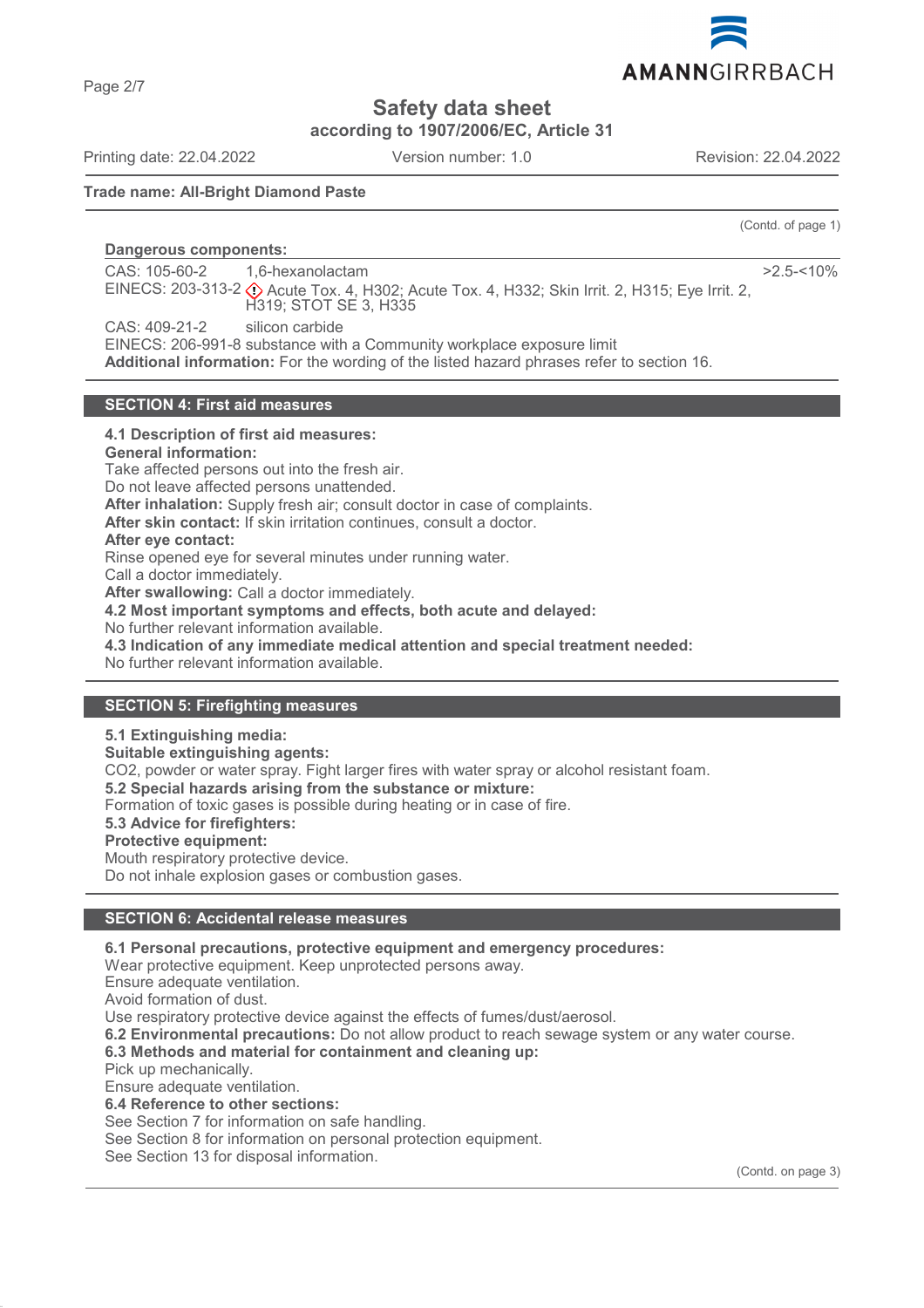

**according to 1907/2006/EC, Article 31**

Printing date: 22.04.2022 Version number: 1.0 Revision: 22.04.2022

### **Trade name: All-Bright Diamond Paste**

(Contd. of page 2)

### **SECTION 7: Handling and storage**

**7.1 Precautions for safe handling:**

Open and handle receptacle with care. Ensure good ventilation/exhaustion at the workplace. Prevent formation of dust. **Information about fire - and explosion protection:** Keep ignition sources away - Do not smoke.

**7.2 Conditions for safe storage, including any incompatibilities: Storage:**

**Requirements to be met by storerooms and receptacles:** Store only in the original receptacle. **Information about storage in one common storage facility:** Store away from foodstuffs.

**Further information about storage conditions:** Keep container tightly sealed.

**7.3 Specific end use(s):** No further relevant information available.

### **SECTION 8: Exposure controls/personal protection**

### **8.1 Control parameters:**

**Ingredients with limit values that require monitoring at the workplace:** 

#### **105-60-2 1,6-hexanolactam**

OEL Short-term value: 40 mg/m<sup>3</sup> Long-term value: 10 mg/m<sup>3</sup> IOELV

### **409-21-2 silicon carbide**

OEL Long-term value: 10\* 3\*\* mg/m<sup>3</sup> \*total inh., \*\*respirable dust; fibrous:0.1f/cc

#### **8.2 Exposure controls:**

**Appropriate engineering controls** No further data; see item 7. **Individual protection measures, such as personal protective equipment General protective and hygienic measures:**

The usual precautionary measures are to be adhered to when handling chemicals.

Wash hands before breaks and at the end of work.

Keep away from foodstuffs, beverages and feed.

Do not inhale dust / smoke / mist.

Avoid contact with the eyes and skin.

#### **Respiratory protection:**

Use suitable respiratory protective device in case of insufficient ventilation.

Short term filter device:

Filter P2

**Hand protection** Protective gloves

**Material of gloves:**

Nitrile rubber, NBR

The selection of the suitable gloves does not only depend on the material, but also on further marks of quality and varies from manufacturer to manufacturer.

### **Penetration time of glove material:**

The exact break through time has to be found out by the manufacturer of the protective gloves and has to be observed.

**Eye/face protection** Tightly sealed goggles

(Contd. on page 4)

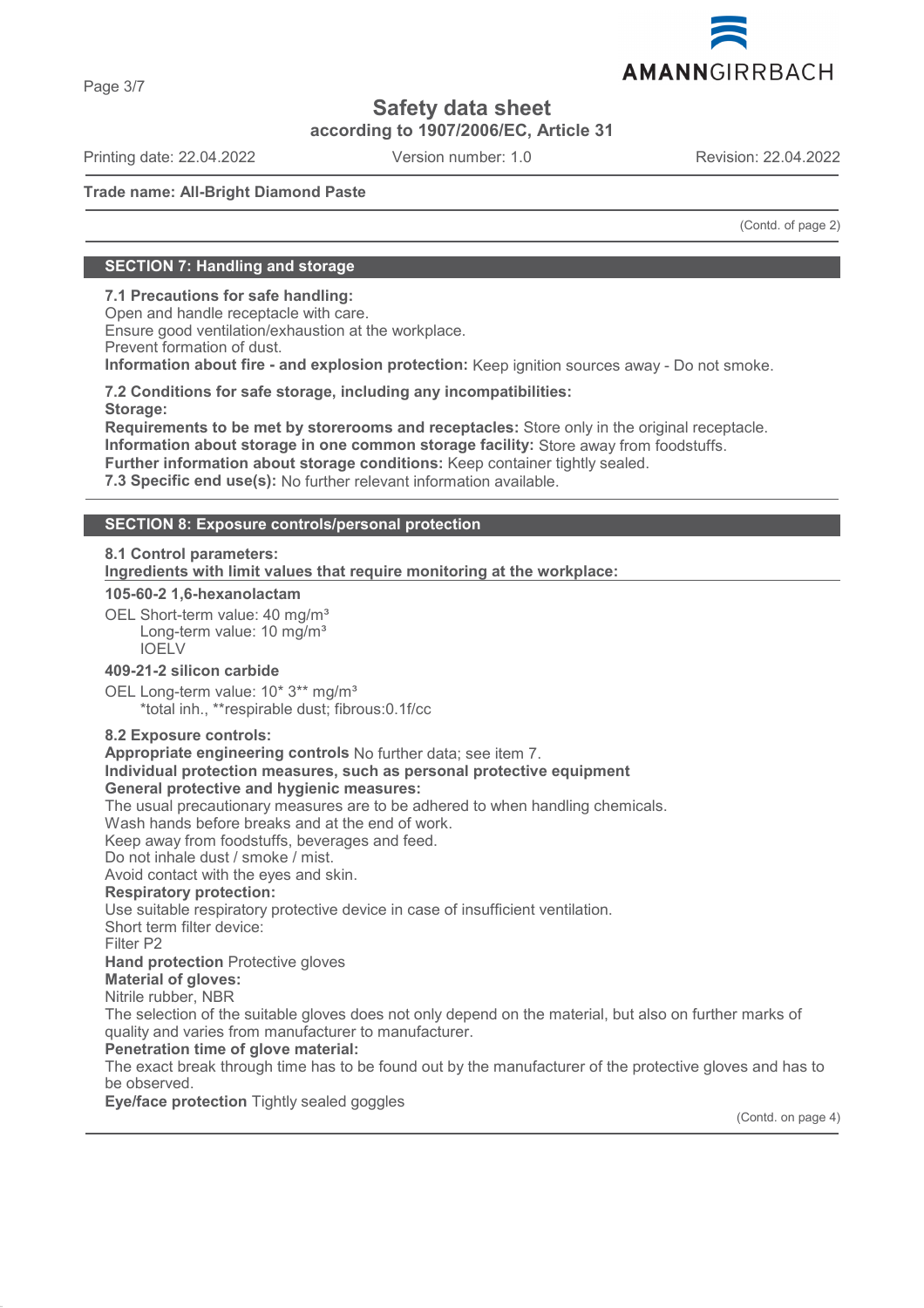

**according to 1907/2006/EC, Article 31**

Printing date: 22.04.2022 Version number: 1.0 Revision: 22.04.2022

AMANNGIRRBACH

**Trade name: All-Bright Diamond Paste**

(Contd. of page 3)

# **SECTION 9: Physical and chemical properties**

| 9.1 Information on basic physical and chemical properties: |                                               |
|------------------------------------------------------------|-----------------------------------------------|
| <b>General Information:</b>                                |                                               |
| <b>Physical state</b>                                      | Solid                                         |
| Colour:                                                    | Whitish                                       |
| Odour:                                                     | Characteristic                                |
| <b>Odour threshold:</b>                                    | Not determined.                               |
| <b>Melting point/freezing point:</b>                       | Undetermined.                                 |
| Boiling point or initial boiling point and boiling         |                                               |
| range                                                      | Undetermined.                                 |
| <b>Flammability</b>                                        | Not applicable.                               |
| Lower and upper explosion limit                            |                                               |
| Lower:                                                     | Not determined.                               |
| Upper:                                                     | Not determined.                               |
| Flash point:                                               | Not applicable.                               |
| Auto-ignition temperature:                                 | Product is not selfigniting.                  |
| <b>Decomposition temperature:</b>                          | Not determined.                               |
| pH                                                         | $~\sim$ 10                                    |
| <b>Viscosity:</b>                                          |                                               |
| <b>Kinematic viscosity</b>                                 | Not applicable.                               |
| Dynamic:                                                   | Not applicable.                               |
| <b>Solubility</b>                                          |                                               |
| water:                                                     | Partly soluble.                               |
| Partition coefficient n-octanol/water (log value)          | Not determined.                               |
| Vapour pressure:                                           | Not determined.                               |
| Density and/or relative density                            |                                               |
| Density at 20 °C:                                          | $\sim$ 1.13 g/cm <sup>3</sup>                 |
| <b>Relative density:</b>                                   | Not determined.                               |
| Vapour density:                                            | Not determined.                               |
| <b>Particle characteristics</b>                            | See item 3.                                   |
|                                                            |                                               |
| 9.2 Other information:                                     |                                               |
| Appearance:                                                |                                               |
| Form:                                                      | Solid                                         |
| Important information on protection of health              |                                               |
| and environment, and on safety.                            |                                               |
| <b>Explosive properties:</b>                               | Product does not present an explosion hazard. |
| <b>Change in condition:</b>                                |                                               |
| <b>Evaporation rate:</b>                                   | Not applicable.                               |
| Information with regard to physical hazard                 |                                               |
| classes                                                    |                                               |
| <b>Explosives</b>                                          | Void                                          |
| <b>Flammable gases</b>                                     | Void                                          |
| <b>Aerosols</b>                                            | Void                                          |
| <b>Oxidising gases</b>                                     | Void                                          |
| <b>Gases under pressure</b>                                | Void                                          |
| <b>Flammable liquids</b>                                   | Void                                          |
| <b>Flammable solids</b>                                    | Void                                          |
| Self-reactive substances and mixtures                      | Void                                          |
| <b>Pyrophoric liquids</b>                                  | Void                                          |
| <b>Pyrophoric solids</b>                                   | Void                                          |
|                                                            |                                               |

(Contd. on page 5)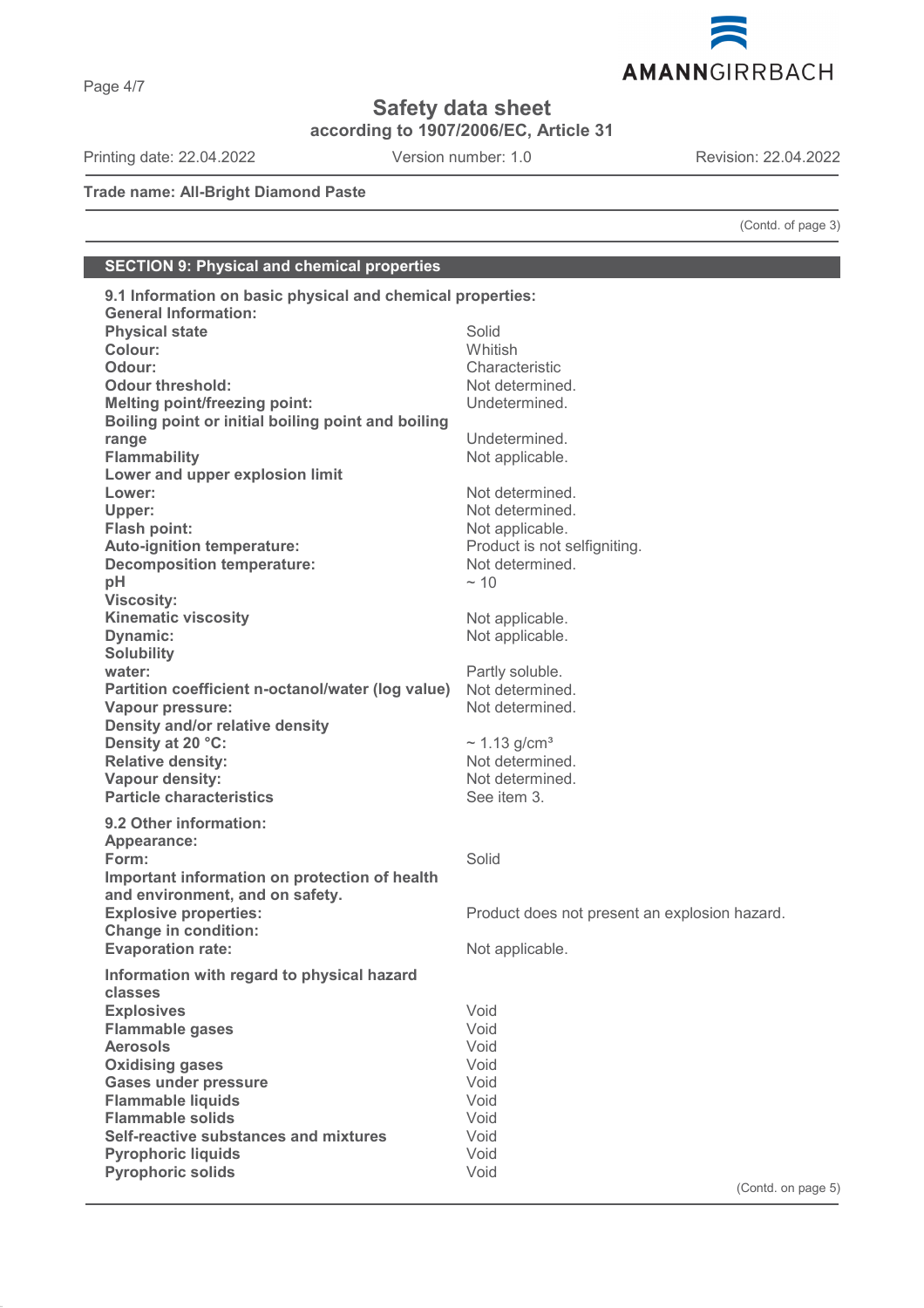

**according to 1907/2006/EC, Article 31**

Printing date: 22.04.2022 Version number: 1.0 Revision: 22.04.2022 **Trade name: All-Bright Diamond Paste**

| Self-heating substances and mixtures          | Void | (Contd. of page 4) |
|-----------------------------------------------|------|--------------------|
| Substances and mixtures, which emit flammable |      |                    |
| gases in contact with water                   | Void |                    |
| <b>Oxidising liquids</b>                      | Void |                    |
| <b>Oxidising solids</b>                       | Void |                    |
| <b>Organic peroxides</b>                      | Void |                    |
| <b>Corrosive to metals</b>                    | Void |                    |
| <b>Desensitised explosives</b>                | Void |                    |
|                                               |      |                    |

### **SECTION 10: Stability and reactivity**

**10.1 Reactivity:** No further relevant information available.

**10.2 Chemical stability:**

**Thermal decomposition / conditions to be avoided:**

No decomposition if used according to specifications.

**10.3 Possibility of hazardous reactions:** No dangerous reactions known.

**10.4 Conditions to avoid:** No further relevant information available.

**10.5 Incompatible materials:** No further relevant information available.

**10.6 Hazardous decomposition products:** No dangerous decomposition products known.

### **SECTION 11: Toxicological information**

### **11.1 Information on hazard classes as defined in Regulation (EC) No 1272/2008**

**Acute toxicity** Based on available data, the classification criteria are not met.

**Skin corrosion/irritation** Based on available data, the classification criteria are not met.

**Serious eye damage/irritation** Based on available data, the classification criteria are not met.

**Respiratory or skin sensitisation** Based on available data, the classification criteria are not met.

**Germ cell mutagenicity** Based on available data, the classification criteria are not met.

**Carcinogenicity** Based on available data, the classification criteria are not met.

**Reproductive toxicity** Based on available data, the classification criteria are not met.

**STOT-single exposure** Based on available data, the classification criteria are not met.

**STOT-repeated exposure** Based on available data, the classification criteria are not met.

**Aspiration hazard** Based on available data, the classification criteria are not met.

**11.2 Information on other hazards**

**Endocrine disrupting properties** 

None of the ingredients is listed.

### **SECTION 12: Ecological information**

### **12.1 Toxicity:**

**Aquatic toxicity:** No further relevant information available.

**12.2 Persistence and degradability:** No further relevant information available.

**12.3 Bioaccumulative potential:** No further relevant information available.

**12.4 Mobility in soil:** No further relevant information available.

**12.5 Results of PBT and vPvB assessment:**

**PBT:** Not applicable.

**vPvB:** Not applicable.

**12.6 Endocrine disrupting properties**

The product does not contain substances with endocrine disrupting properties.

**12.7 Other adverse effects:** No further relevant information available.

**Additional ecological information:**

# **General notes:**

Water hazard class 1 (German Regulation) (Self-assessment): slightly hazardous for water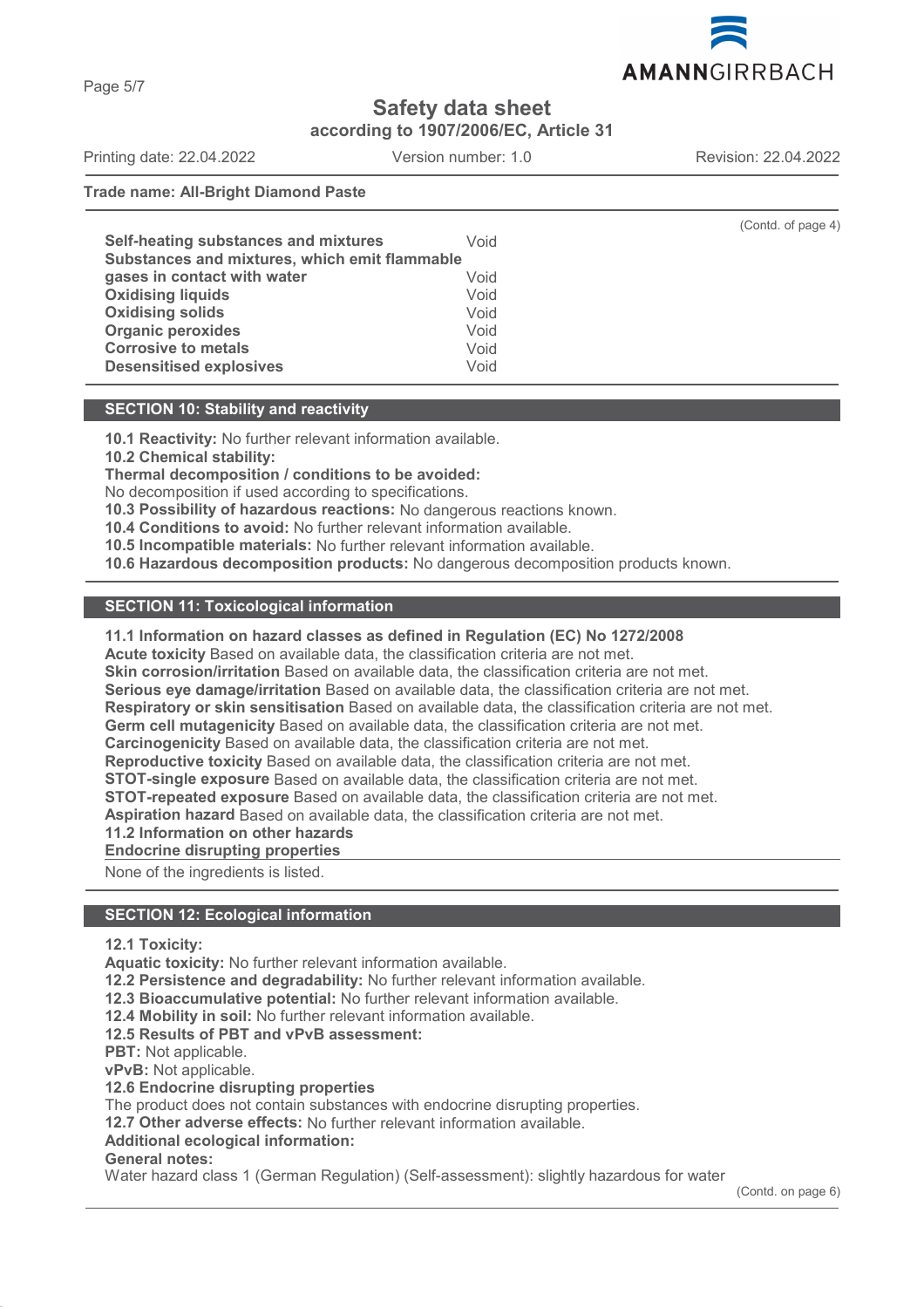AMANNGIRRBACH

# **Safety data sheet**

**according to 1907/2006/EC, Article 31**

Printing date: 22.04.2022 Version number: 1.0 Revision: 22.04.2022

### **Trade name: All-Bright Diamond Paste**

(Contd. of page 5) Do not allow undiluted product or large quantities of it to reach ground water, water course or sewage system.

### **SECTION 13: Disposal considerations**

# **13.1 Waste treatment methods:**

**European waste catalogue:**

Dispose of contents/container in accordance with local/regional/national/international regulations.

### **Uncleaned packaging:**

**Recommendation:** Disposal must be made according to official regulations.

| <b>SECTION 14: Transport information</b>                                                  |                 |
|-------------------------------------------------------------------------------------------|-----------------|
| 14.1 UN number or ID number                                                               |                 |
| ADR, ADN, IMDG, IATA                                                                      | Void            |
| 14.2 UN proper shipping name:<br>ADR, ADN, IMDG, IATA<br>14.3 Transport hazard class(es): | Void            |
| ADR, ADN, IMDG, IATA                                                                      |                 |
| Class:                                                                                    | Void            |
| 14.4 Packing group:                                                                       |                 |
| <b>ADR, IMDG, IATA</b>                                                                    | Void            |
| <b>14.5 Environmental hazards:</b><br><b>Marine pollutant:</b>                            | <b>No</b>       |
| 14.6 Special precautions for user:                                                        | Not applicable. |
| 14.7 Maritime transport in bulk according to IMO                                          |                 |
| <b>instruments</b>                                                                        | Not applicable. |
| <b>UN "Model Regulation":</b>                                                             | Void            |

### **SECTION 15: Regulatory information**

**15.1 Safety, health and environmental regulations/legislation specific for the substance or mixture:** No further relevant information available.

**Directive 2012/18/EU Named dangerous substances - ANNEX I** None of the ingredients is listed. **DIRECTIVE 2011/65/EU on the restriction of the use of certain hazardous substances in electrical and electronic equipment – Annex II** None of the ingredients is listed. **REGULATION (EU) 2019/1148** Annex I - RESTRICTED EXPLOSIVES PRECURSORS (Upper limit value for the purpose of licensing **under Article 5(3))** None of the ingredients is listed. **Annex II - REPORTABLE EXPLOSIVES PRECURSORS**  None of the ingredients is listed. **Regulation (EC) No 273/2004 on drug precursors**  None of the ingredients is listed. Regulation (EC) No 111/2005 laying down rules for the monitoring of trade between the Community **and third countries in drug precursors** None of the ingredients is listed. **15.2 Chemical safety assessment:** A Chemical Safety Assessment has not been carried out.